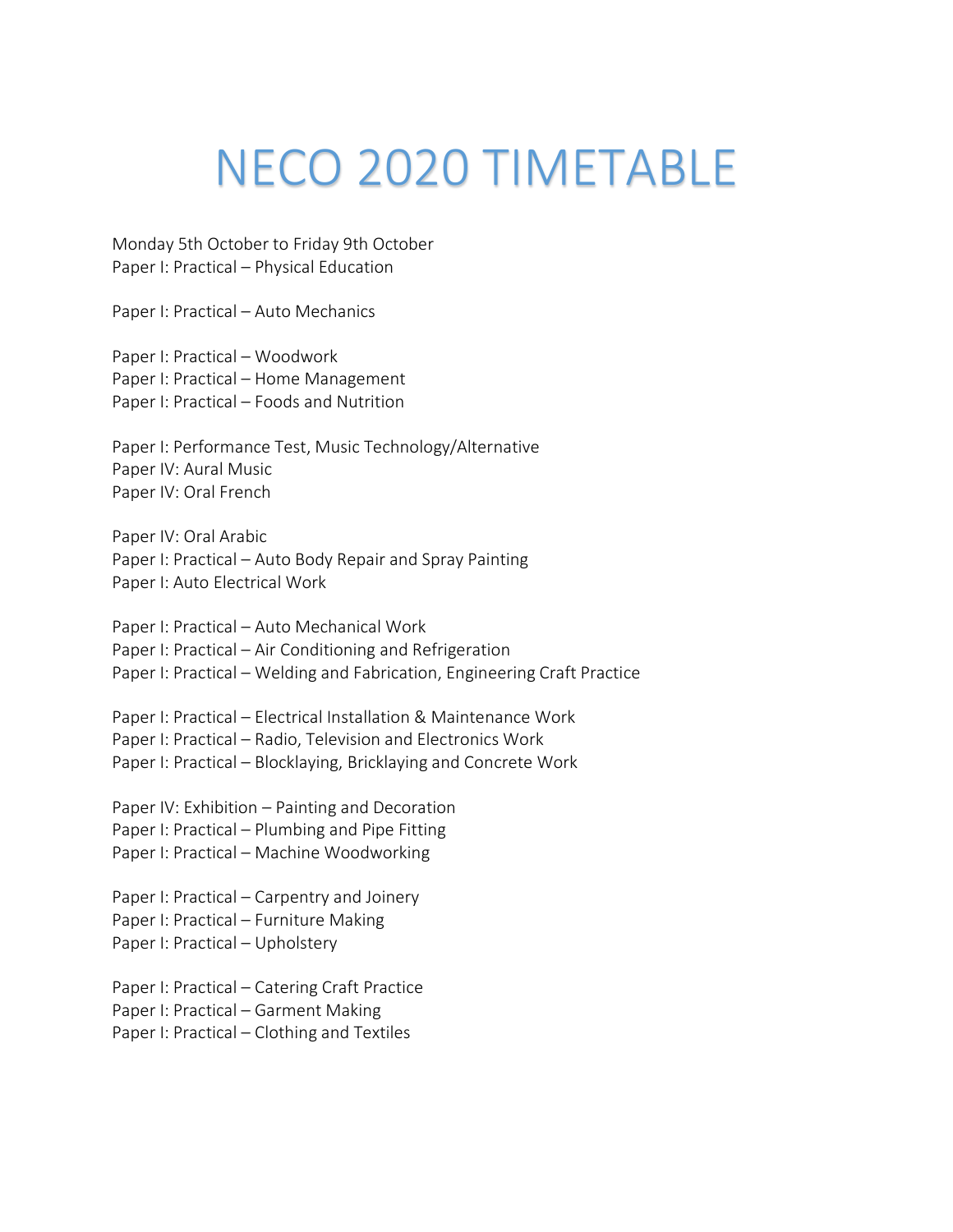Paper IV: Exhibition – Dyeing and Bleaching Paper IV: Exhibition – Printing Craft Practice Paper I: Practical – Cosmetology

Paper IV: Exhibition – Photography Paper IV: Exhibition – Leather Goods, Manufacturing and Repair Paper I: Practical – GSM Maintenance and Repairs

Paper IV: Progressive Assessments – Animal Husbandry

================================================

Monday 12th October Paper I: Written Comprehension – French 10:00am – 11:00am

Paper II: Written Expression – French 11:00am – 12:45pm

Paper III & II: Objective & Essay - Store Management 2:00pm – 4:40pm

Paper I: Test of Practical – Health Education 2:00pm – 3:30pm

Paper III & II: Objective & Essay – Health Education 3:35pm – 5:35pm

================================================

Tuesday 13th October Paper III & II: Objective & Essay – History 10:00am – 1:00pm

Paper III & II: Objective & Essay – Insurance 3:00pm – 5:40pm

================================================

Wednesday 14th October Paper III & II: Objective & Essay - Hausa 10:00am – 1:00pm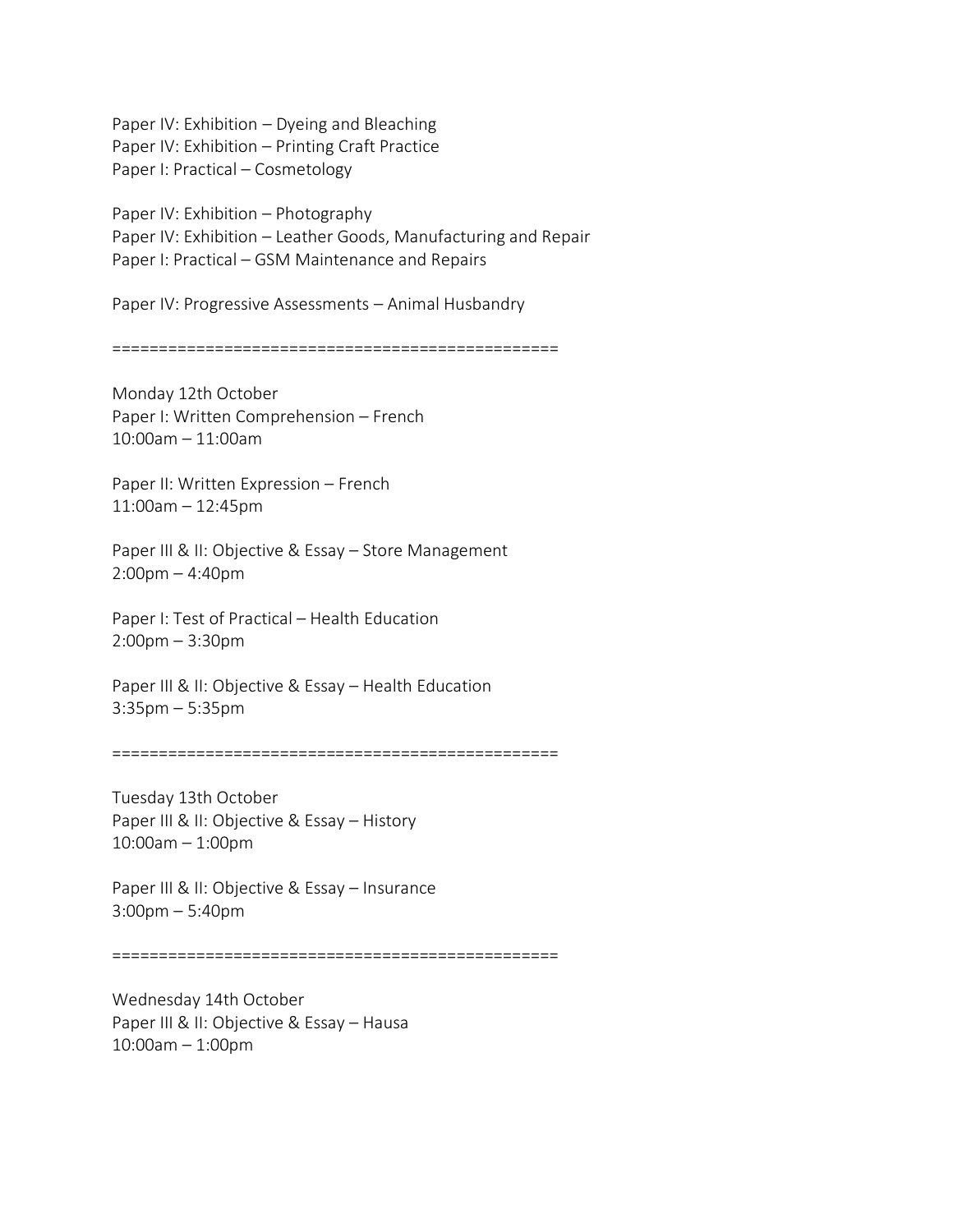Paper III & II: Objective & Essay - Igbo 10:00am – 1:00pm

visit examplaza .com/daily for the answers

Paper III & II: Objective & Essay - Yoruba 10:00am – 1:00pm

Paper III & II: Objective & Essay – Edo 10:00am – 1:00pm

Paper III & II: Objective & Essay – Efik 10:00am – 1:00pm

Paper III & II: Objective & Essay – Ibibio 10:00am – 1:00pm

Paper III & II: Objective & Essay - Home Management 3:00pm – 5:30pm

===============================================

Thursday 15th October Paper III: Objective – Further Mathematics 10:00am – 12:00pm

Paper II: Essay – Further Mathematics 12:10pm – 2:40pm

Paper III & II: Objective & Essay – Catering Craft Practice 3:10pm – 5:40pm

Paper III & II: Objective & Essay- Garment Making 3:10pm – 5:40pm

Paper III & II: Objective & Essay - Clothing & Textiles 3:10pm – 5:40pm

Paper III & II: Objective & Essay - Cosmetology 3:10pm – 5:40pm

================================================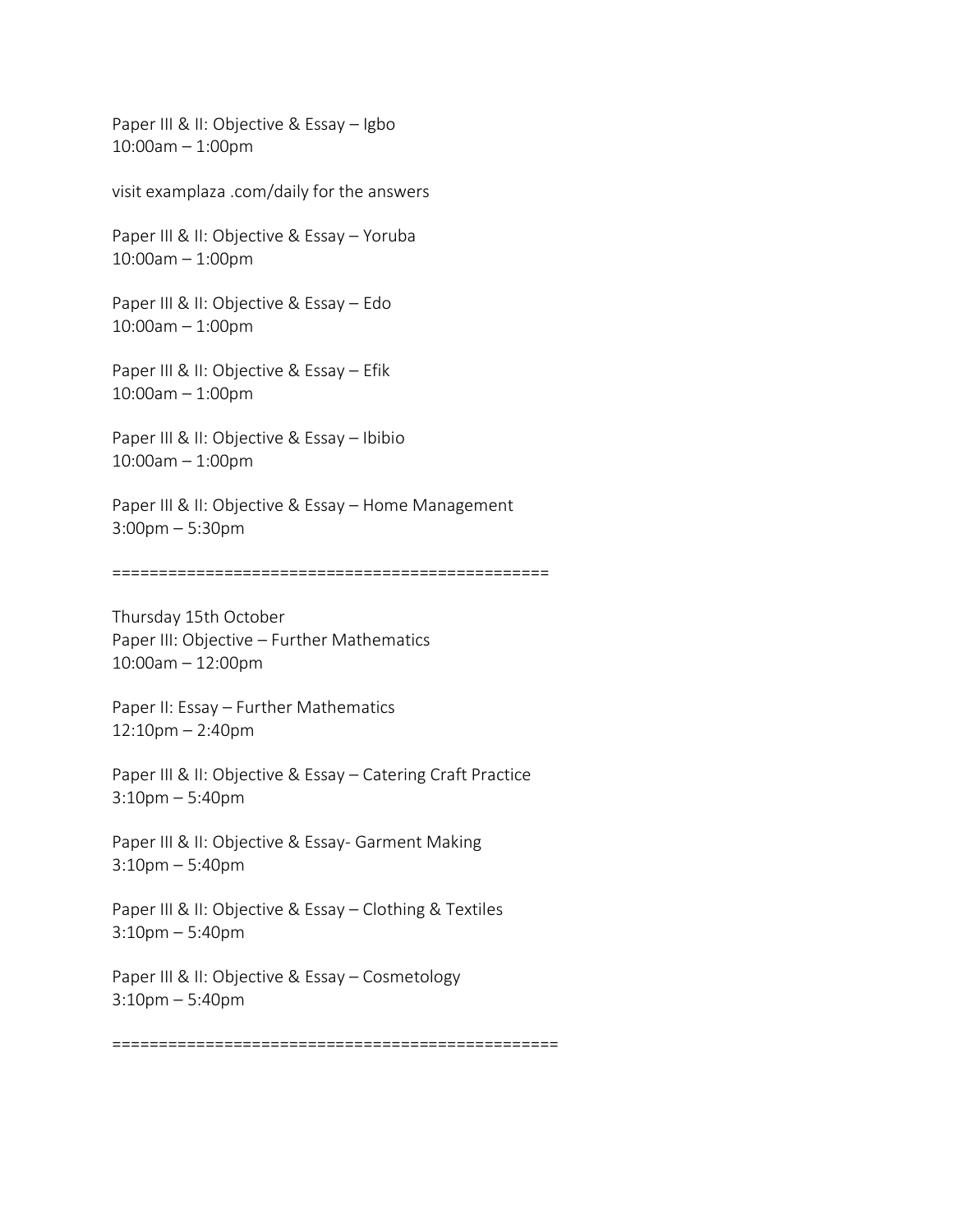Friday 16th October Paper III & II: Objective & Essay - Foods & Nutrition 10:00am – 12:30pm

================================================

Monday 19th October Paper I: Practical – Computer Studies 10:00am – 1:00pm

================================================

Tuesday 20th October Paper III & II: Objective & Essay – Economics 10:00am – 1:00pm

Paper I: Practical – Technical Drawing 2:30pm – 5:30pm

================================================

Wednesday 21st October Paper I: Practical – Chemistry 10:00am – 12:00pm

Paper III & II: Objective & Essay – Commerce 2:00pm – 4:40pm

================================================

Thursday 22nd October Paper I: Practical – Biology 10:00am – 12:00pm

Paper III & II: Objective & Essay – Minning 2:00pm – 4:45pm

Paper III & II: Objective & Essay - Tourism 2:00pm – 5:30pm

Paper III & II: Objective & Essay – Marketing 2:00pm – 4:40pm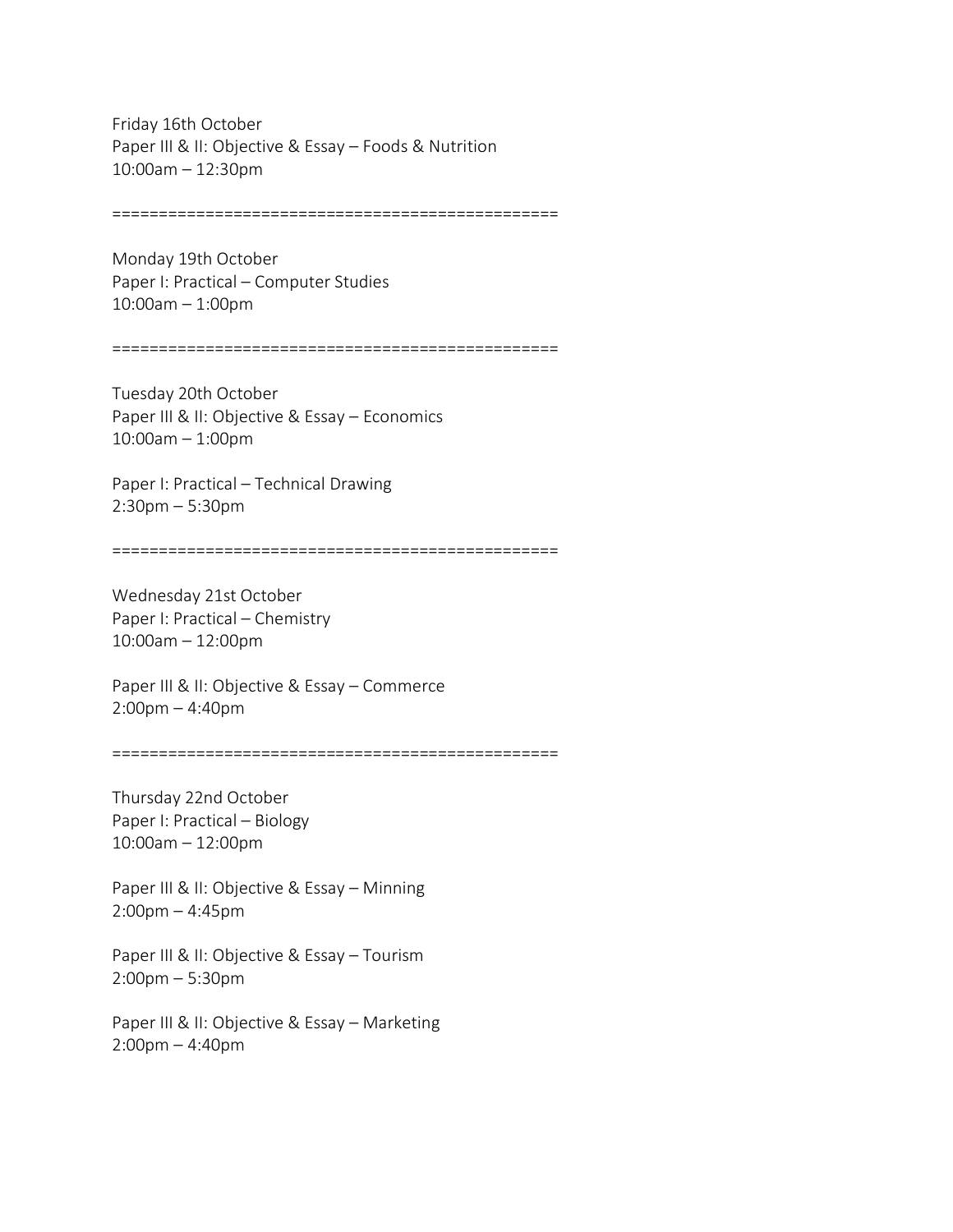Paper III & II: Objective & Essay – Salesmanship 2:00pm – 4:40pm Paper III & II: Objective & Essay – Data Processing 2:00pm – 5:00pm Paper III & II: Objective & Essay - Store Keeping 2:00pm – 4:40pm Paper III & II: Objective & Essay – Book Keeping 2:00pm – 5:50pm Paper III & II: Objective & Essay – GSM Maintenance & Repairs 2:00pm – 5:00pm Paper III & II: Objective & Essay - Welding & Fabrication Engineering Craft Practice 2:00pm – 5:00pm Paper IV: Drawing & Design – Furniture Making 2:00pm – 4:00pm Paper III & II: Objective & Essay – Furniture Making 4:00pm – 5:45pm ================================================ Friday 23rd October Paper III & II: Objective & Essay – Electronics 10:00am – 12:00pm Paper III & II: Objective & Essay – Music 10:00am – 12:30pm ================================================ Saturday 24th October Paper I: Practical – Agricultural Science 10:00am – 11:30am Paper II: Drama & Poetry – Literature in English

2:00pm – 3:40pm

================================================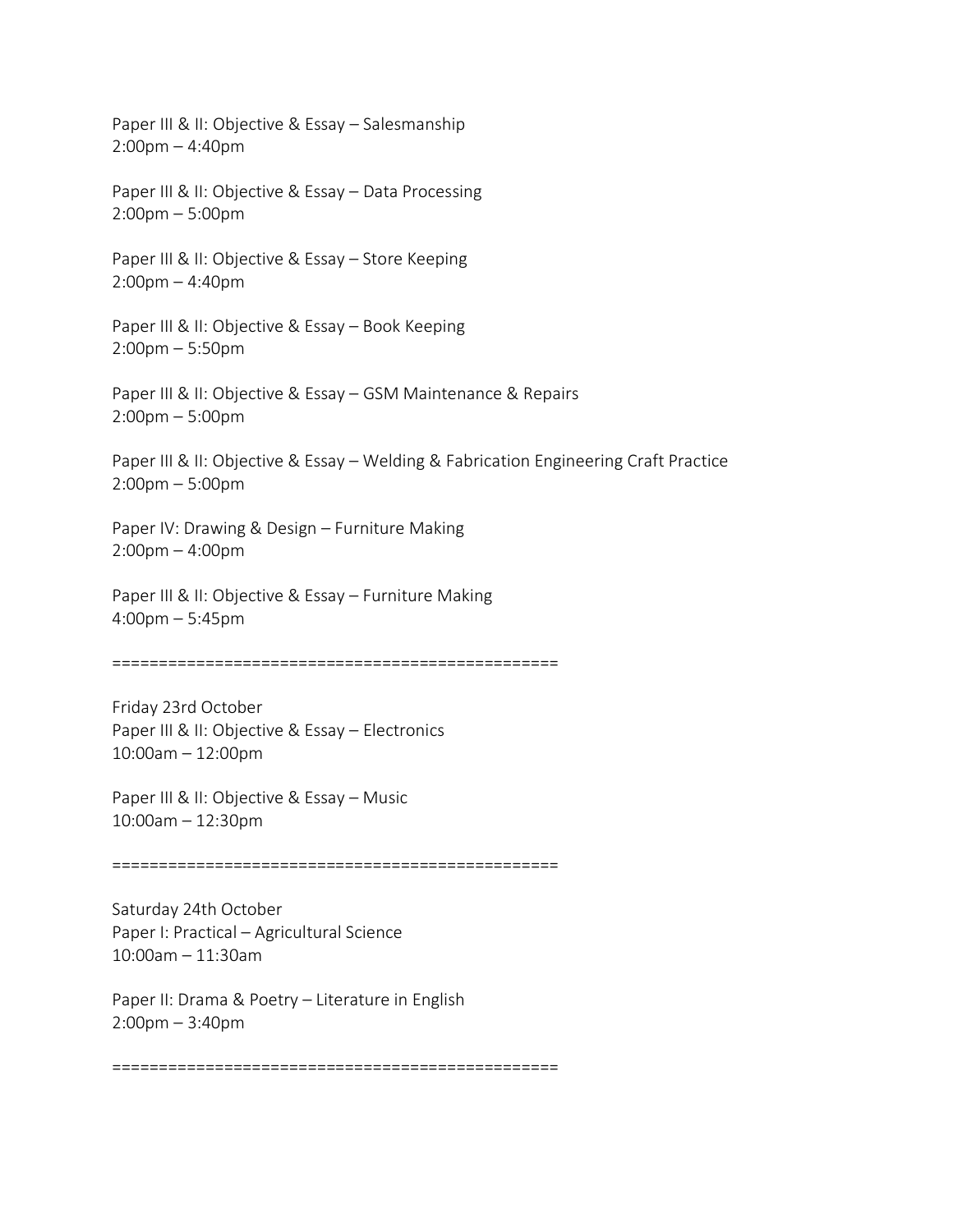Monday 26th October Paper I: Practical – Physics 10:00am – 12:45pm

Paper III & IV: Objective & Prose – Literature in English 3:00pm – 5:15pm

================================================

Tuesday 27th October Paper III: Objective – General Mathematics 10:00am – 11:45am

visit examplaza .com/daily for the answers

Paper II: Essay – General Mathematics 12:00pm – 2:30pm

Paper III & II: Objective & Essay – Woodwork 3:30pm – 5:30pm

================================================

Wednesday 28th October Paper I (b): Painting and Decoration (Practical) 10:00am – 4:00pm

Paper I (b): Dyeing and Bleaching (Practical) 10:00am – 4:00pm

Paper I (b): Printing Craft Practice (Practical) 10:00am – 4:00pm

Paper I (b): Photography (Practical) 10:00am – 4:00pm

Paper I (b): Leather Goods Manufacturing and Repair (Practical) 10:00am – 4:00pm

Paper I: Practical – Mining 10:00am – 12:00pm

Paper I: Practical – Fisheries 10:00am – 11:30am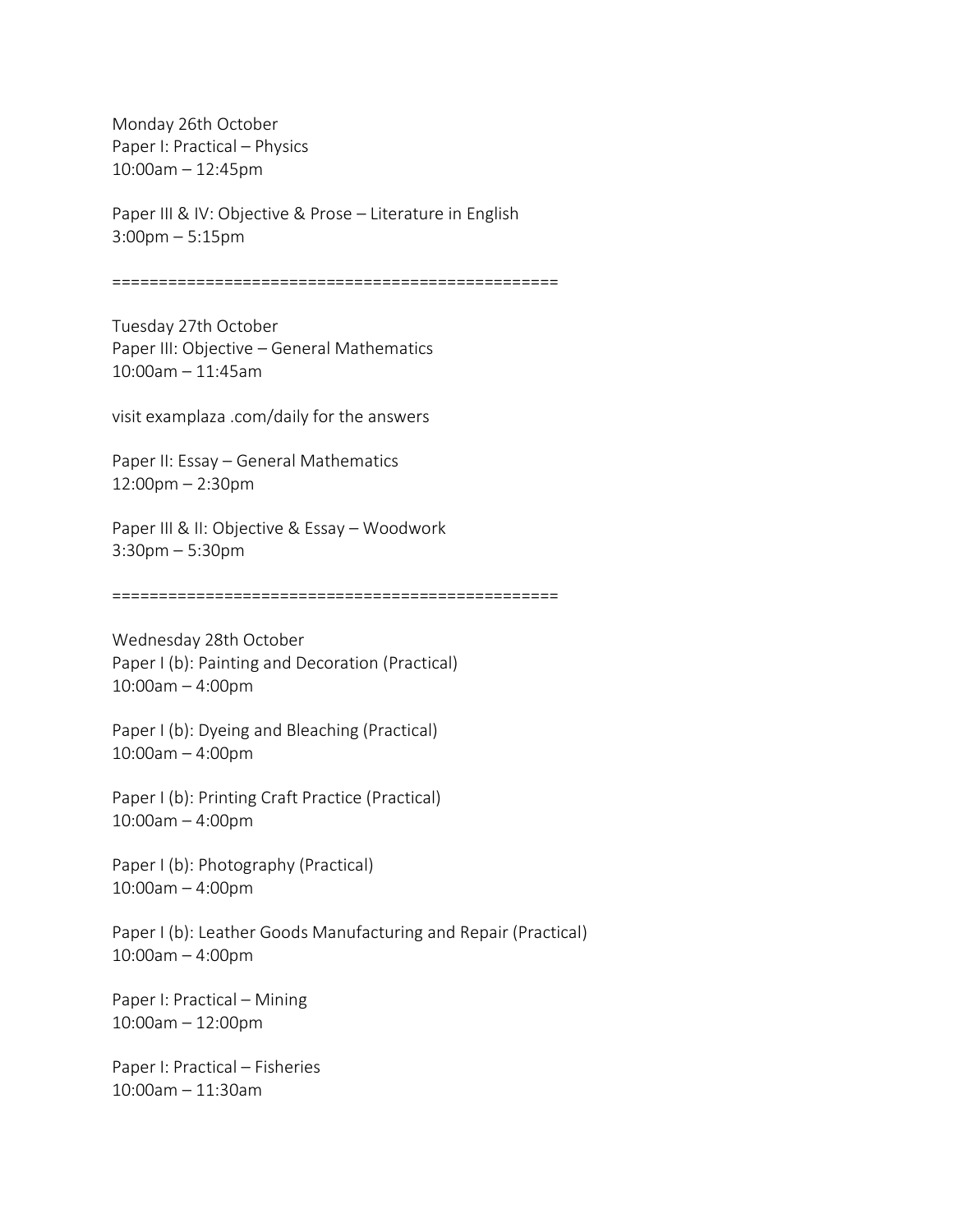Paper I: Practical – Animal Husbandry 10:00am – 11:30am

Paper I: Practical – Stenography 10:00am – 11:17am

Paper IV: Practical – Stenography (Word Processing) 2:00pm – 4:00pm

Paper I: Practical – Metal Work 2:00pm – 5:00pm

================================================

Thursday 29th October

Public Holiday (Eid Maulud)

================================================

Friday 30th October Paper III & II: Objective & Essay – Air-Conditioning & Refrigeration 10:00am – 11:40am

Paper III & II: Objective & Essay - Electrical Installation & Maintenance Work 10:00am – 12:00pm

Paper III & II: Objective & Essay – Blocklaying, Bricklaying & Concrete Work 10:00am – 12:00pm

Paper III & II: Objective & Essay – Machine Woodworking 10:00am – 11:40am

Paper III & II: Objective & Essay – Carpentry & Joinery 10:00am – 12:00pm

Paper III & II: Objective & Essay – Upholstery 10:00am – 11:30am

Paper III & II: Objective & Essay – Stenography 10:00am – 12:00pm

Paper III & II: Objective Essay – Animal Husbandry 10:00am – 12:00pm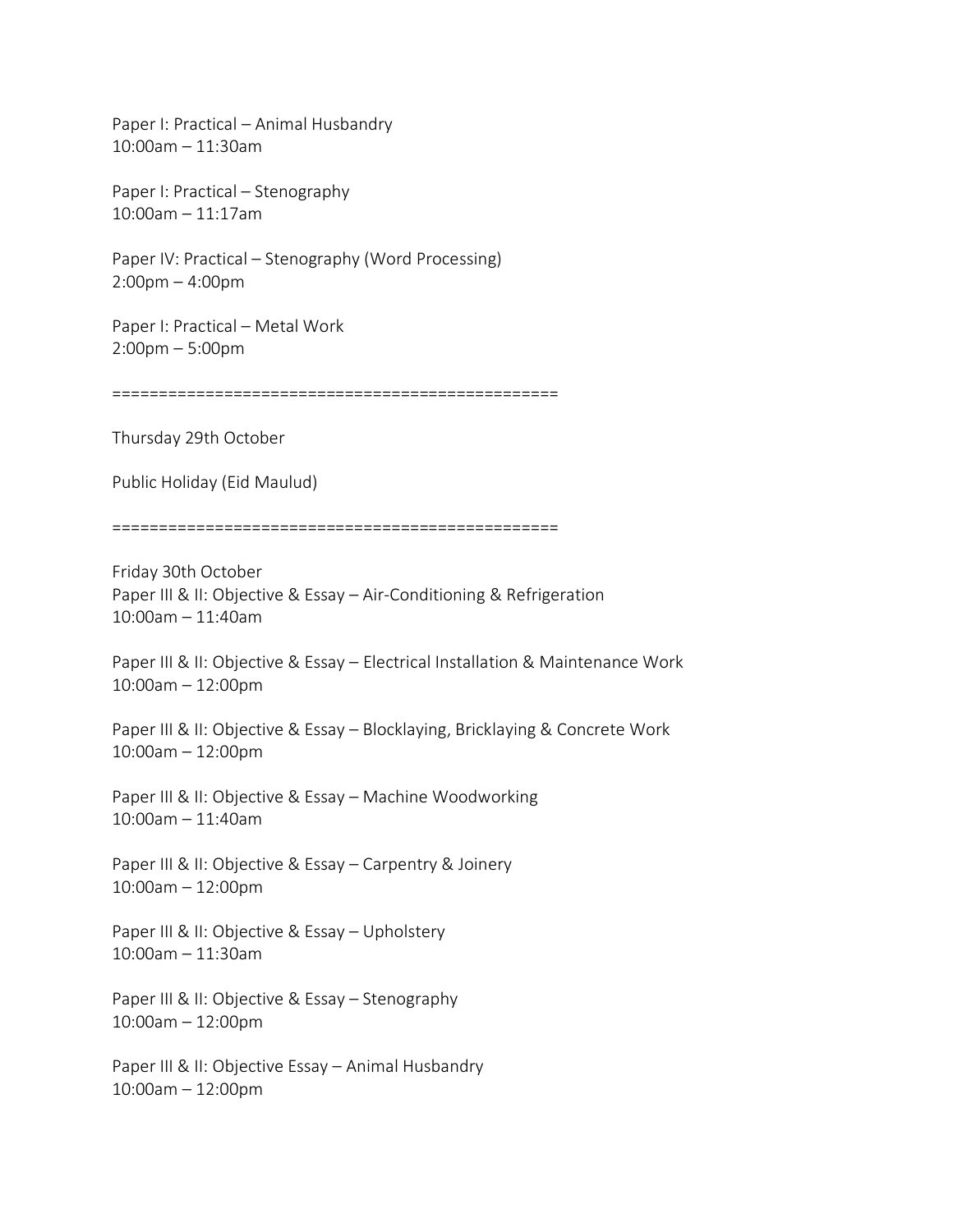Paper III & II: Objective & Essay – Fisheries 10:00am – 12:00pm Paper III & II: Objective & Essay – Auto-Body Repair and Spray Painting 10:00am – 12:30pm Paper III & II: Objective & Essay – Auto Electrical Work 10:00am – 12:30pm Paper III & II: Objective & Essay - Auto Mechanical work 10:00am – 12:30pm Paper III & II: Objective & Essay – Auto Parts Merchandising 10:00am – 12:15pm Paper III & II: Objective & Essay – Radio, Television & Electronics Work 10:00am – 12:30pm Paper III & II: Objective & Essay – Plumbing & Pipe Fitting 10:00am – 12:30pm Paper I(a): Painting and Decoration (Report Writing) 10:00am – 12:00pm Paper I(a): Dyeing and Bleaching (Report Writing) 10:00am – 12:00pm Paper I(a): Printing Craft Practice (Report Writing) 10:00am – 12:00pm Paper I(a): Photography (Report Writing) 10:00am – 12:00pm Paper I(a): Leather Goods Manufacturing and Repair (Report Writing) 10:00am – 12:00pm ================================================ Saturday 31st October Paper I: Practical – Data Processing 10:00am – 1:00pm

================================================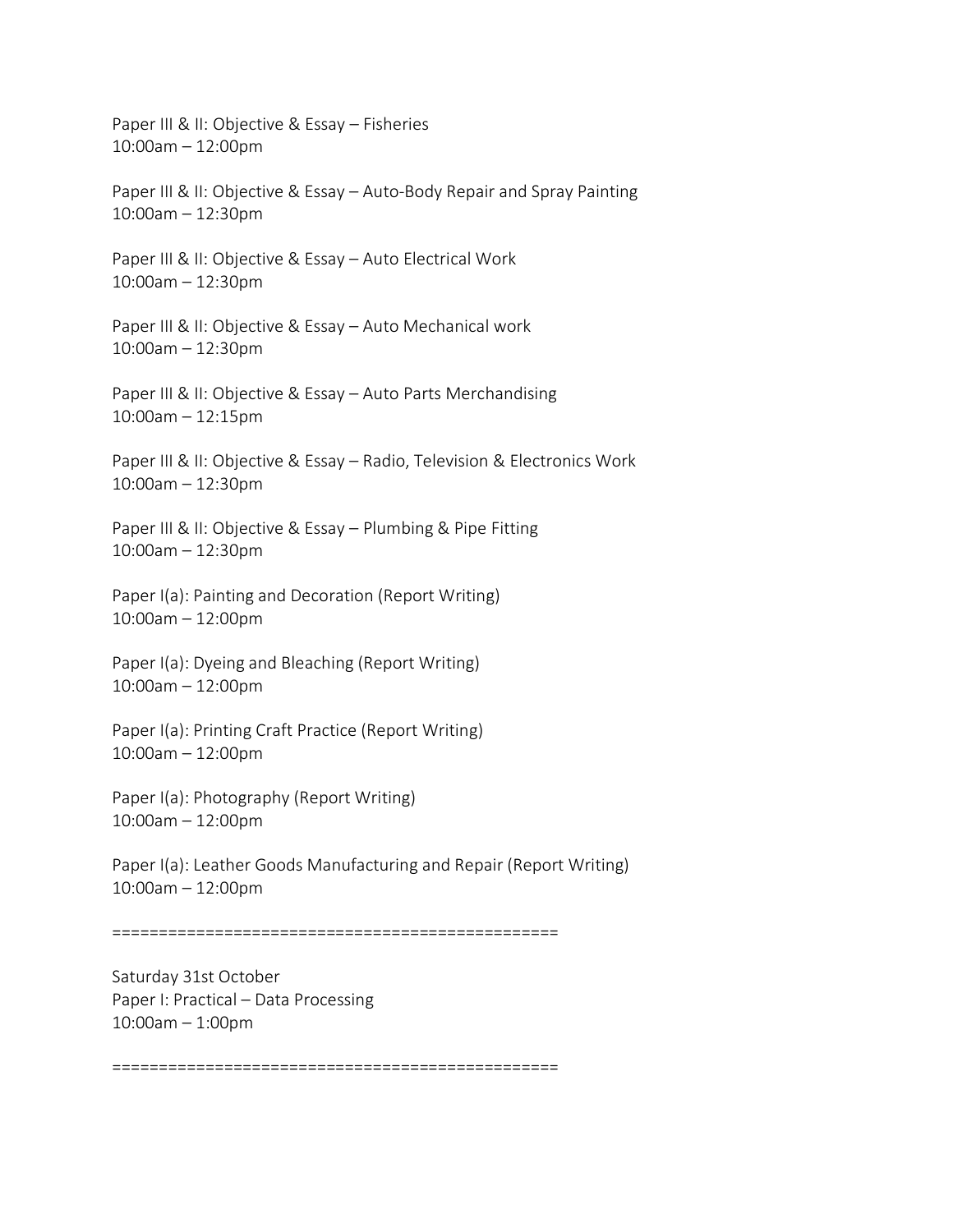Monday 2nd November Paper III & II: Objective & Essay – Biology 10:00am – 12:30pm

Paper I: Drawing – Building Construction 2:00pm – 5:00pm

================================================

Tuesday 3rd November Paper II & III: Essay & Objective – English Language 10:00am – 12:45pm

visit examplaza .com/daily for the answers

Paper IV: Test of Orals – English Language 1:00pm – 1:45pm

Paper III & II: Objective & Essay – Physical Education 3:00pm – 5:00pm

Paper III & II: Objective & Essay – Building Construction 3:00pm – 5:00pm

================================================

Wednesday 4th November Paper III & II: Objective & Essay – Chemistry 10:00am – 1:00pm

Paper III & II: Objective & Essay - Auto Mechanics 2:00pm – 4:30pm

Paper III & II: Objective, Theory & Practice – Financial Accounting 2:00pm – 5:50pm

================================================

Thursday 5th November Paper III & II: Objective & Essay – Computer Studies 10:00am – 1:00pm

Paper III & II: Objective & Essay – Christian Religious Studies 3:00pm – 5:30pm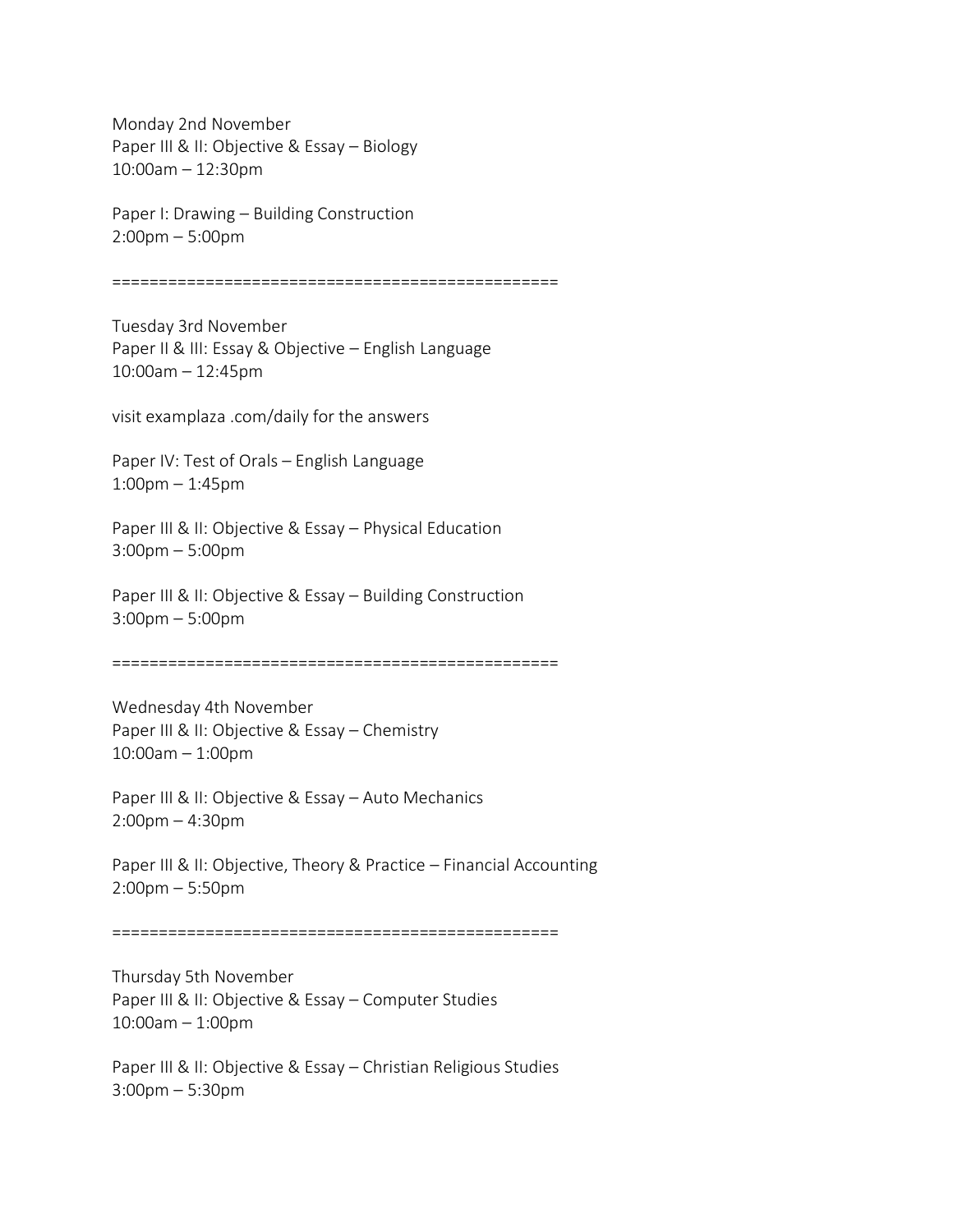Paper III & II: Objective & Essay – Islamic Studies 3:00pm – 5:30pm

================================================

Friday 6th November Paper III & I: Objective & Practical/Physical – Geography 10:00am – 12:30pm

================================================

Saturday 7th November Paper III & II: Objective & Essay - Government 10:00am – 12:40pm

Paper I: Practical – Electronics 10:00am – 1:00pm

================================================

Monday 9th November Paper III & II: Objective & Essay – Physics 10:00am – 1:00pm

III & II: Objective & Essay – Visual Art 2:00pm – 5:00pm

================================================

Tuesday 10th November Paper III & II: Objective & Essay – Civic Education 10:00am – 1:00pm

Paper I: Practical – Basic Electricity 2:00pm – 5:00pm ================================================

Wednesday 11th November Paper III & II: Objective & Essay - Basic Electricity 10:00am – 12:15pm

Paper IV: Creative Design – Visual Art 10:00am – 1:00pm